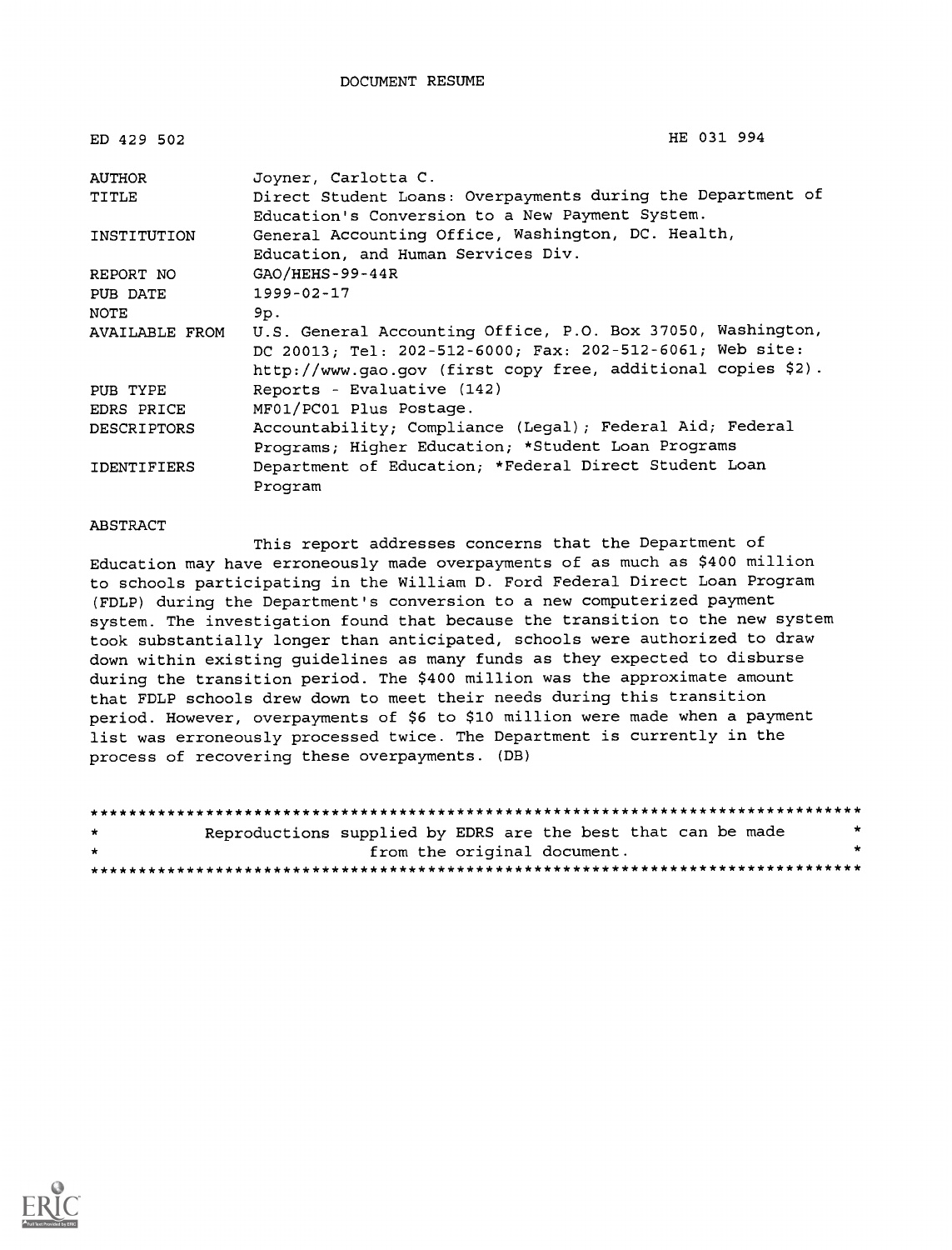#### GAO General Accounting Office<br>Washington, D.C. 20548 United States Washington, D.C. 20548

Health, Education, and Human Services Division

B-281808

February 17, 1999

The Honorable William Goodling Chairman, Committee on Education and the Workforce House of Representatives

U.S. DEPARTMENT OF EDUCATION<br>Office of Educational Research and Improvement<br>EDUCATIONAL RESOURCES INFORMATION

CENTER (ERIC)<br>This document has been reproduced as<br>received from the person or organization originating it.

0 Minor changes have been made to improve reproduction quality.

Points of view or opinions stated in this document do not necessarily represent official OERI position or policy.

The Honorable Howard P. McKeon Chairman, Subcommittee on Postsecondary Education, Training and Life-Long Learning Committee on Education and the Workforce House of Representatives

The Honorable Pete Hoekstra Chairman, Subcommittee on Oversight and\_ Investigations Committee on Education and the Workforce . House of Representatives

Subject: Direct Student Loans: Overpayments During the Department of Education's Conversion to a New Payment System

This letter responds to your request that we investigate reports of erroneous Department of Education payments to schools participating in the William D. Ford Federal Direct Loan Program (FDLP). These payments were reported to have been made during the Department's conversion to a new computerized payment system. Specifically, you asked us to review the transition from the old payment system to the new payment system and to determine whether the Department erroneously disbursed as much as \$400 million to schools participating in the direct loan program during the conversion.

The Department provides funds to students to help fmance their postsecondary education. Schools draw down these funds from the government to use as needed for students who have loans under FDLP. The Department estimates that during fiscal year 1998, \$11 billion in direct loan funds were available for three million loans to students. Recognizing the need to update the computer system

GAO/HEHS-99-44R Conversion to a New Payment System

 $\mathscr{O}$ D  $\mathcal{L}$ 

BEST COPY AVAILABLE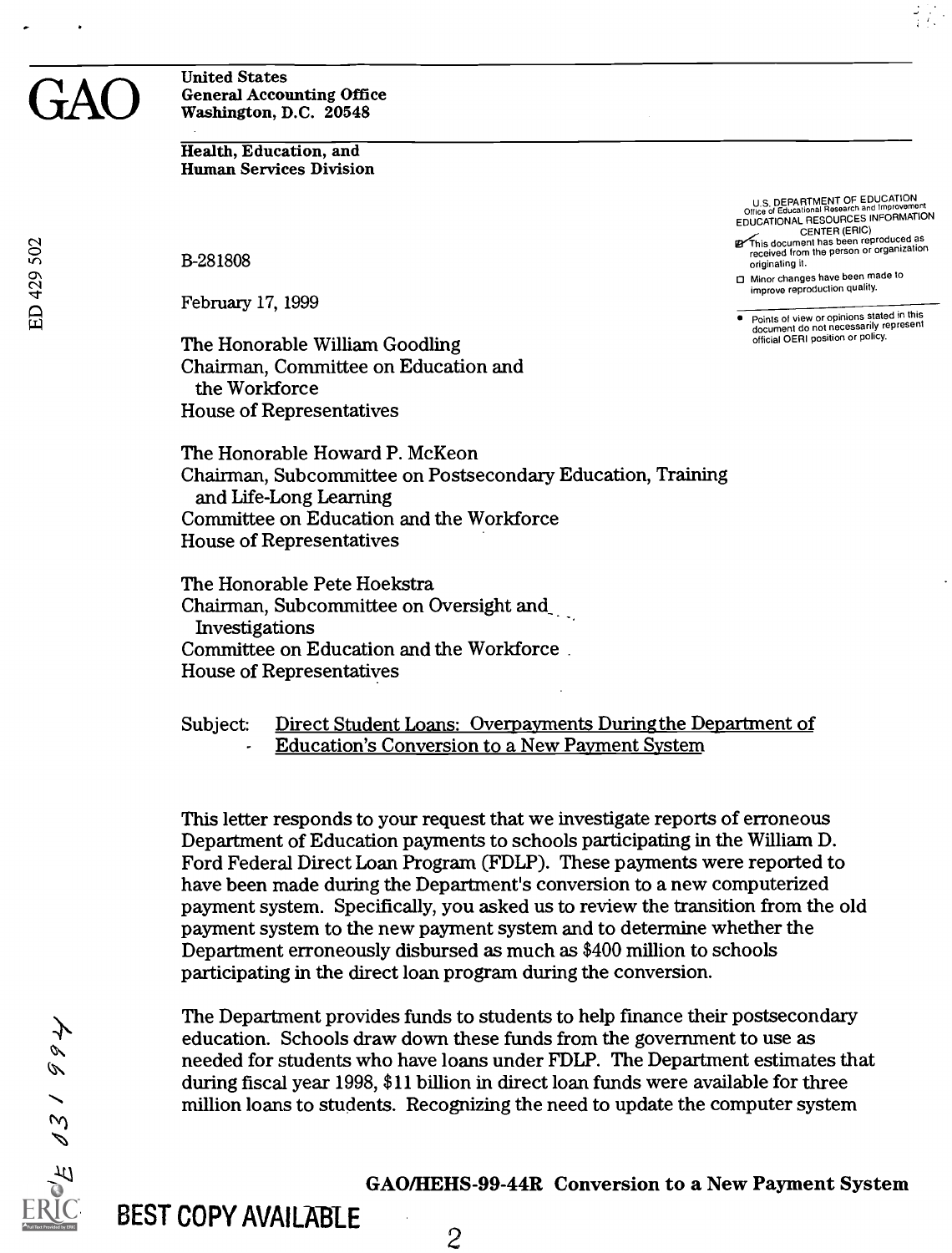used to disburse and track these funds, the Department designed a new financial System/Grant Administration and Payment System (EDCAPS/GAPS), which became fully operational in May 1998. Payments are now made to schools that participate in FDLP through GAPS.

In summary, the transition to GAPS took longer than the Department anticipated. It was originally planned for a 2-week period in February 1998 but was delayed about 4 months to May 1998 because of difficulties the Department encountered in incorporating its data files into the new computer system. Schools were authorized to draw down within existing guidelines as many funds as they expected to disburse during the transition period. The Department did not erroneously disburse \$400 million to schools. The \$400 million was the approximate amount that FDLP schools drew down to meet their needs during were made when the Department's contractor inadvertently processed a payment list that it had already processed for disbursement. Aware of these<br>overpayments, the Department contacted all schools that may have received an overpayment and asked them to return it. The Department plans to identify and recover any remaining overpayments during its end of program year reconciliation process starting July 31, 1999.

-

#### BACKGROUND

EDCAPS is a centralized financial management system designed to integrate the Department's separate financial processes, including financial management, contracts and purchasing, grants administration, and payment manageme systems to perform these functions, including the Payment Management System (PMS), which processed grants and other payments. The Department concluded quickly processing financial transactions with other program participants and conducting annual program account reconciliations. It integrated these functions into EDCAPS, a single system with four modules, one of which is GAPS.

GAPS is the module for controlling and processing grants and other payments to program participants. Its functions include the obligation of award authorizations, disbursement of funds, annual certification of expenditures, and fmal grant closeouts. Schools can access GAPS on line to request and receive funds and to report expenditures, retrieve award and payment histories, and obtain immediate updates and notifications of changes in awards.

The Department categorizes schools by their loan origination status. That is, the Department allows some schools to draw downFDLP funds on their own, originating them directly, while it requires others--depending on their experience

<sup>2</sup> GAO/HEHS-99-44R Conversion to a New Payment System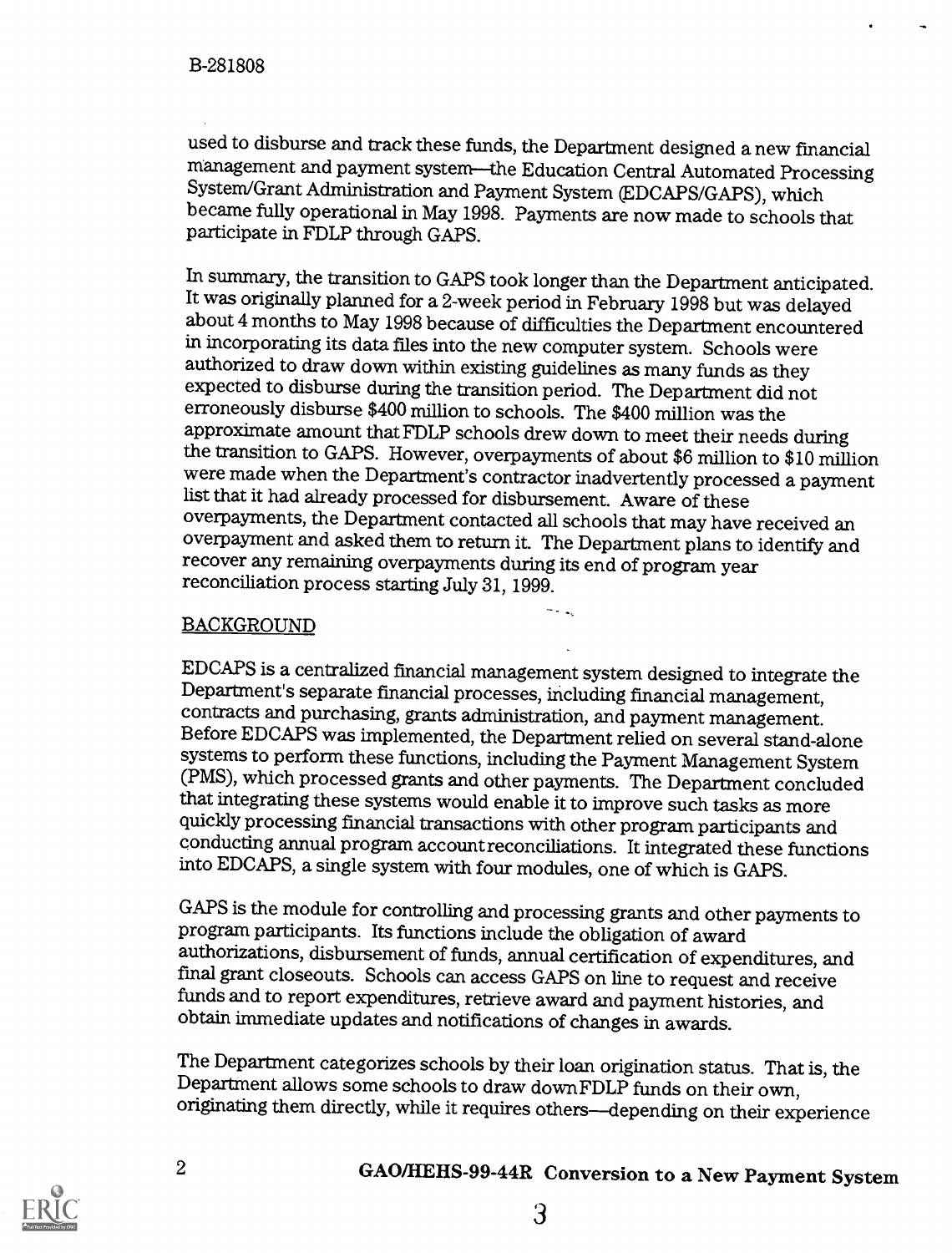or compliance record in administering the federal student aid programs-to request drawdowns through a loan origination center  $(LOC)^1$ . A school or the LOC enters the drawdown request in GAPS. The Department processes the request and disburses funds directly to the bank account that the school designates. Schools reconcile their FDLP balances with the Department's records, generally on a monthly basis, and the Department performs an end of program year reconciliation.

To complete our work, we (1) obtained and reviewed Department documents on the transition to and implementation of GAPS; (2) met with officials from the Department's Office of Postsecondary Education (OPE), Office of Chief Financial Officer, Office of Inspector General, and contract support staff; and (3) reviewed FDLP drawdown activity from February through April 1998. We conducted our work between July and December 1998 in accordance with generally accepted government auditing standards.

#### THE TRANSITION TO GAPS TOOK LONGER THAN PLANNED

The Department first announced in January 1998 that it planned to switch from PMS to GAPS for all grants and other payments. It estimated that this would entail a 2-week shutdown of PMS in February, during which neither system would be operational and no payments would be made to schools. Before the shutdown, the Department authorized direct loan schools to draw down within its existing guidelines as many funds as they reasonably expected to disburse to eligible borrowers during this 2-week period. It also waived certain cash management requirements that schools must follow in drawing down and disbursing loan and grant funds until GAPS became operational. For example, the Department waived the requirement that schools promptly return excess cash during this period and also said that it would not assess liability payments (or interest) for their failure to return excess cash.'

On March 2, 1998, the Department announced that the transition to GAPS would be postponed because of unforeseen technical problems. Although the Department did not provide details about these technical problems at the time,



<sup>&</sup>lt;sup>1</sup>The LOC is operated by Electronic Data Systems, Inc. (EDS), a private contractor. At the time of the system conversion, the Department had designated only one LOC.

 $\rm{^{2}Excess}$  cash balances occur when schools draw down more federal funds than they are able to disburse to students within a given time period. Direct loan schools are required to return program funds they will not need for disbursement to students generally within 3 business days after receiving them in the school's account.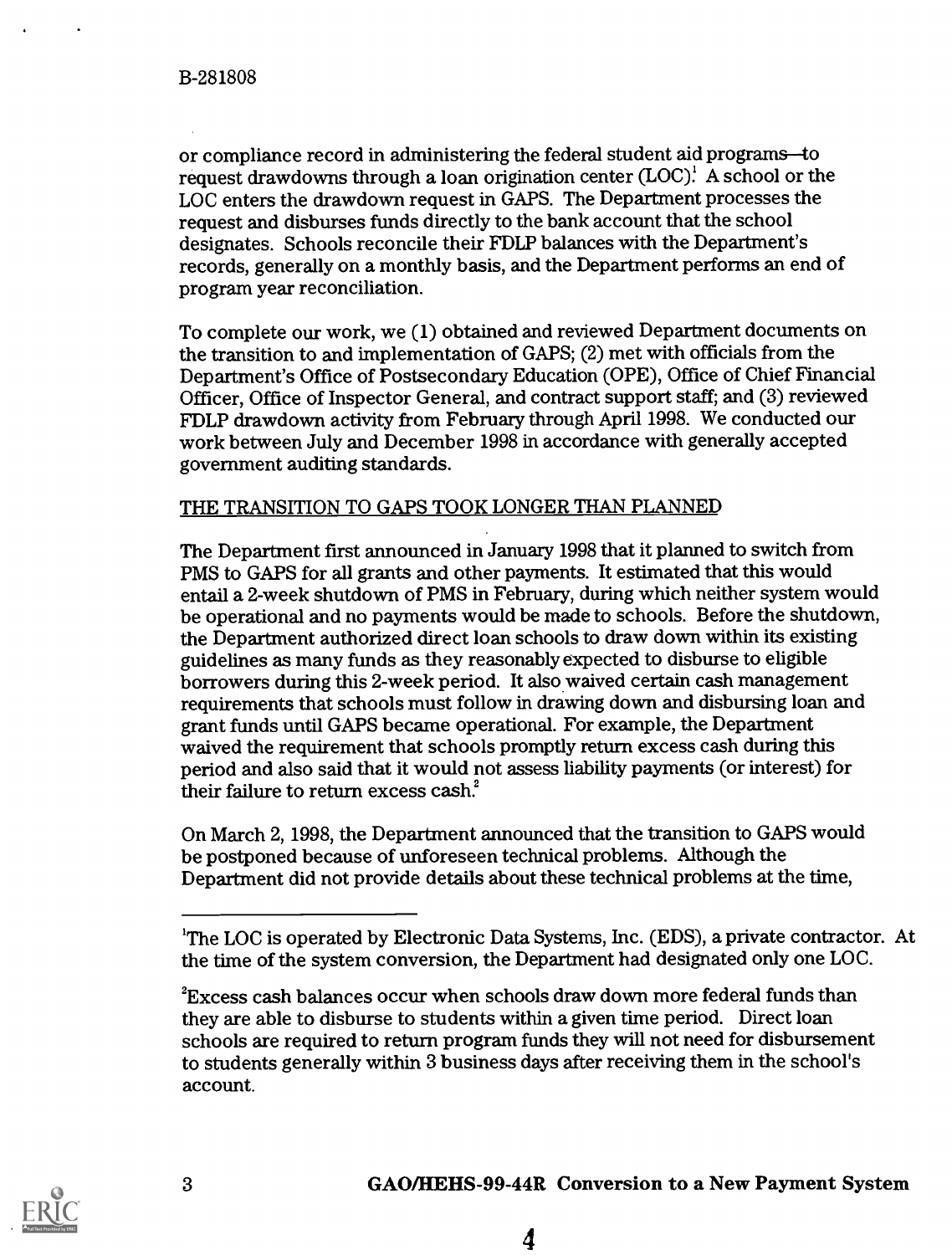officials told us that the problems included difficulties in converting PMS data into the GAPS data layout and in promptly processing changes in schools' loan origination status.

On March 26, 1998, the Department announced that it would attempt the conversion again beginning on April 23, 1998. As before, schools were allowed to draw down as many funds as they anticipated needing and the same cash management requirements were waived. In the first half of May1998, GAPS became fully operational and all direct loan payments are now made through GAPS.

#### OVERPAYMENTS MADE TO SCHOOLS ARE BEING RECOVERED

We found no evidence to support the claim that the Department erroneously disbursed \$400 million to FDLP schools. Officials in OPE have determined that the Department made between \$6 million and \$10 million in overpayments to schools for direct loans on one day in late February 1998, immediately before the first scheduled shutdown of PMS. In fact, \$400 million was approximately the amount of funds schools drew down during the week before the February 1998 shutdown of PMS. This amount appears to be consistent with the Department's authorizing schools to draw down funds to meet their needs during the planned shutdown.

According to an official representing the LOC—Electronic Data Systems, Inc. (EDS)—the \$6 million to \$10 million in overpayments resulted from EDS's inadvertently reprocessing a drawdown request list that it had already processed for disbursement. As soon as EDS discovered the problem, it identified 176 schools that might have received duplicate payments. EDS staff telephoned each school, informed it of the problem, and instructed it to determine whether it had received any improper disbursements and to return any funds it would not disburse within 3 days.

According to OPE officials, some of the overpayments were returned when schools developed excess cash balances. Because the Department believes that the amount of money is not significant and will be recovered during the end of program year reconciliation process, it does not plan to undertake a separate review. The Department is planning to identify the schools and amounts involved when the program year ends on July 31, 1999. In addition, OPE officials told us that monthly statements are sent out to each direct loan school's chief fmancial aid officer to reconcile any differences between the school's records and the Department's program accounts. Whenever a school finds excess cash on hand, it must return the excess amount along with any interest due to the Department. Because of these processes and because this was an isolated instance, OPE

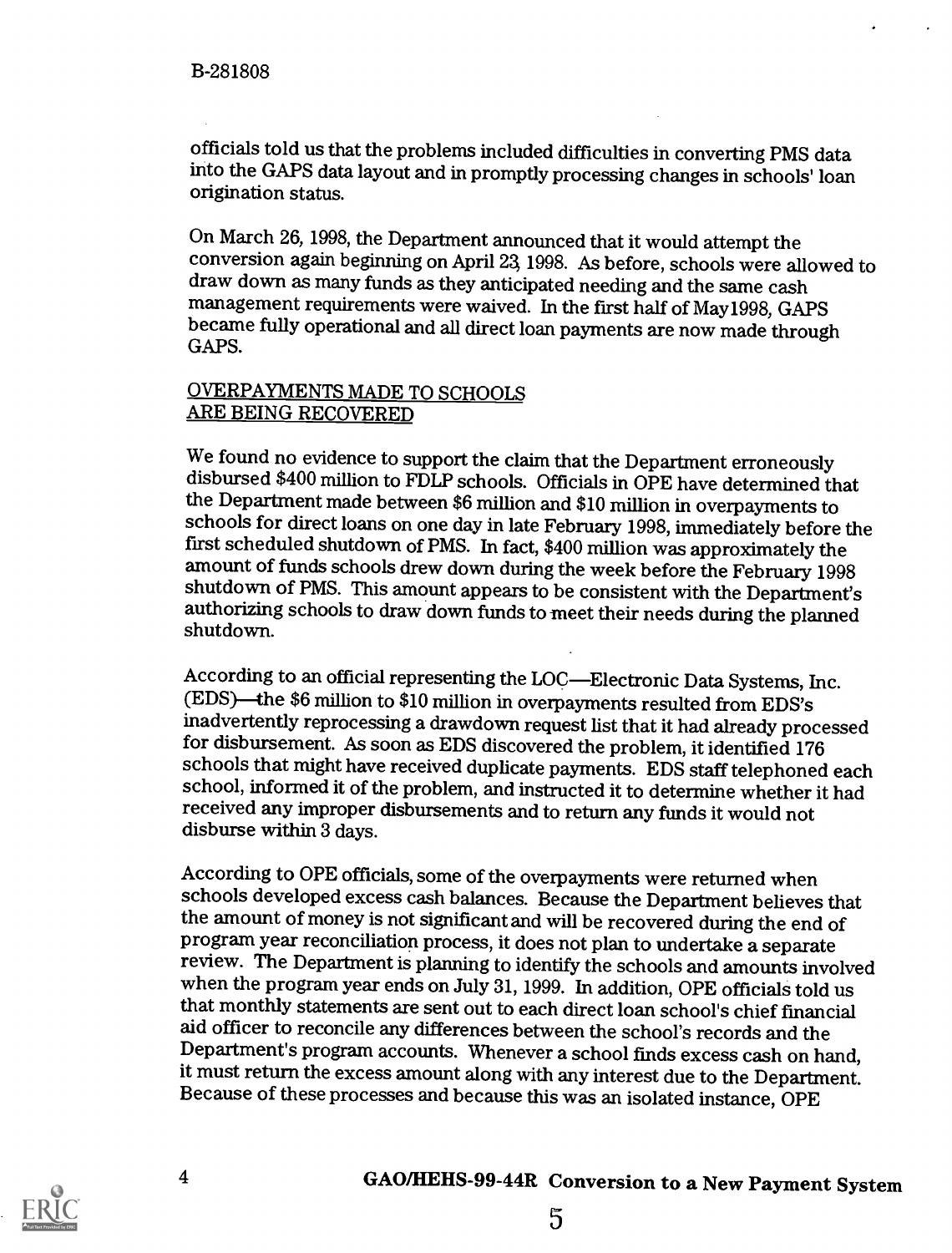officials said that they do not believe a separate investigation to identify any unreturned overpayments is warranted. In our view, this is a reasonable decision.

In order to corroborate what we were told, we reviewed schools' drawdown activity to identify possible duplicate payments. For the period from mid-February through April 1998, we found instances in which schools made requests for more than one payment for the same amount within a few days of each other. Nearly all these payments were for less than \$5,000. The total amount of these payments was less than \$1 million. OPE officials advised us that they had no basis on which to suspect that these were duplicate payments because it is common practice for schools to make drawdowns for the same amount within several days. They added that this is a typical pattern consistent with requesting funds after a student is approved for a loan. Further, GAPS has built-in safeguards that do not allow a school to enter the system one day and draw down the exact same amount of funds more than once in that day. OPE and Office of Chief Financial Officer officials said that if this occurs, the school's request is immediately referred to a "holding file" for OPE staff review before granting the second drawdown.

In addition to the \$6 million to \$10 million in overpayments to schools, we learned of other problems the Department experienced during the conversion. For example, the Department identified two database problems. First, some bank account numbers and school identification numbers in PMS were not accurately converted when the database was shifted to GAPS. When PMS data were converted to GAPS data, some bank account numbers appeared as two different account numbers because of technical problems in reading spaces, hyphens, or similar characters in the PMS data. For example, a bank account number "012345" in PMS appeared as "012345" as well as "012-345" in GAPS, causing GAPS to read it as two account numbers rather than one. Consequently, multiple payments were sent to these schools' banks. Similar situations occurred in converting school identification numbers. Officials from the Office of Chief Financial Officer said that once this problem was discovered, the Department corrected the data errors within a couple of days and expects to recover all resulting overpayments.

Second, on several occasions, changes in schools' loan origination status were not promptly recorded in GAPS. When PMS was originally implemented, a change in a school's loan origination status was generally made only once a year. Over time, however, according to an OPE official, schools' loan origination status started changing more frequently. This may have caused some schools to receive duplicate payments for direct loans. For example, the OPE official explained, a direct loan school that was required to have the LOC request drawdowns might do soon a particular day. One or two days later, the same school could be assigned to the origination status that allows it to draw down funds on its own. If it did then draw down funds on its own and the contractor was unaware of the change in the school's



### 5 GAO/HEHS-99-44R Conversion to a New Payment System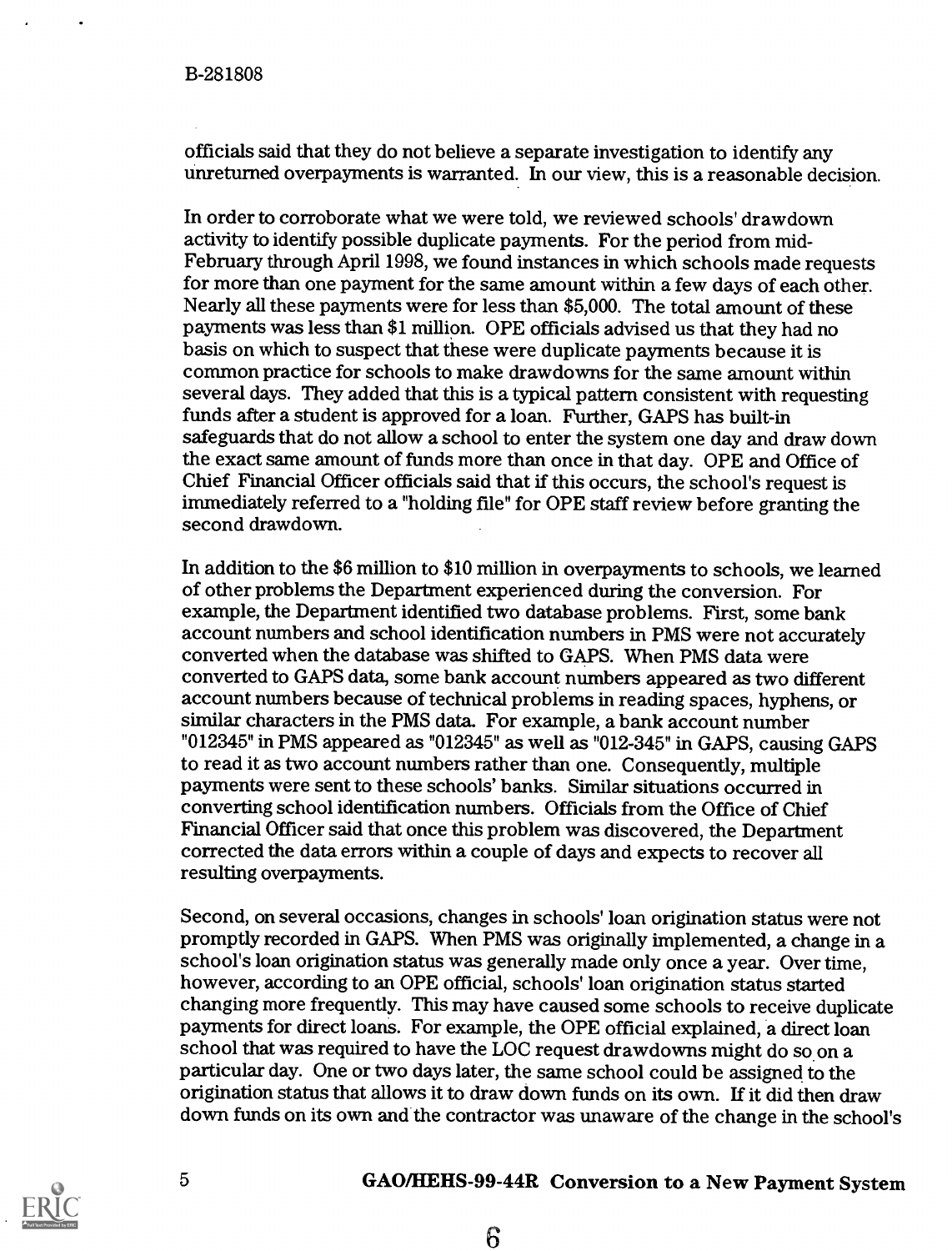status, the school could receive two payments. After GAPS was fully implemented, the Department specified the dates when changes in schools' origination status will be effective and built a safeguard into its financial management system to capture these changes at about the time when they occur.

#### AGENCY COMMENTS

In a meeting with our staff on January 27, 1999, Department of Education officials from the Office of the Chief Financial Officer and the Office of Postsecondary Education provided comments on a draft of this letter. We incorporated their comments, which were generally editorial and technical in nature, as appropriate.

 $\frac{1}{2}$ 

As arranged with your offices, we will send copies to interested congressional offices, the Secretary of Education, and the Director of the Office of Management and Budget, and we will provide copies to others on request. If you have any questions, please feel free to contact me or Joseph J. Eglin, Jr., assistant director, at (202) 512-7014. Other major contributors to this letter include Carolyn Blocker, Joel Marus, and Linda Stokes.

Carlossopper

Carlotta C. Joyner Director, Education and Employment Issues

(104958)

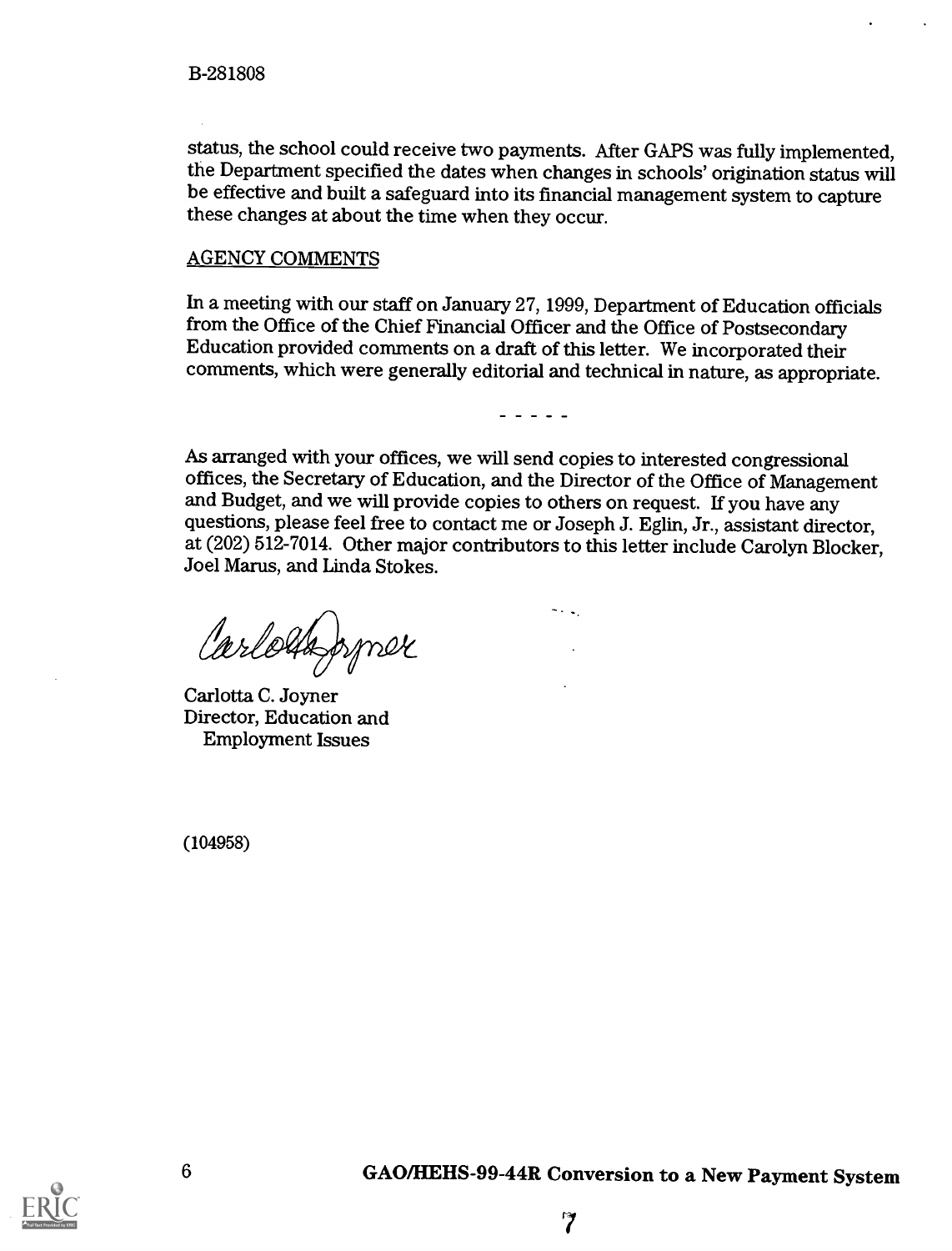#### Ordering Information

The first copy of each GAO report and testimony is free. Additional copies are \$2 each. Orders should be sent to the made out to the Superintendent of Documents, when<br>necessary. VISA and MasterCard credit cards are accepted, also. Orders for 100 or more copies to be mailed to a single address are discounted 25 percent.

Orders by mail:

U.S. General Accounting Office P.O. Box 37050 Washington, DC 20013

or visit:

Room 1100 700 4th St. NW (corner of 4th and G Sts. NW) U.S. General Accounting Office Washington, DC

Orders may also be placed by calling (202) 512-6000 or by using fax number (202) 512-6061, or TDD (202) 512-2537.

Each day, GAO issues a list of newly available reports and testimony. To receive facsimile copies of the daily list or any list from the past 30 days, please call (202) 512-6000 using a touchtone phone. A recorded menu will provide information on how to obtain these lists.

For information on how to access GAO reports on the INTERNET, send an e-mail message with "info" in the body to:

info@www.gao.gov

or visit GAO's World Wide Web Home Page at:

http://www.gao.gov

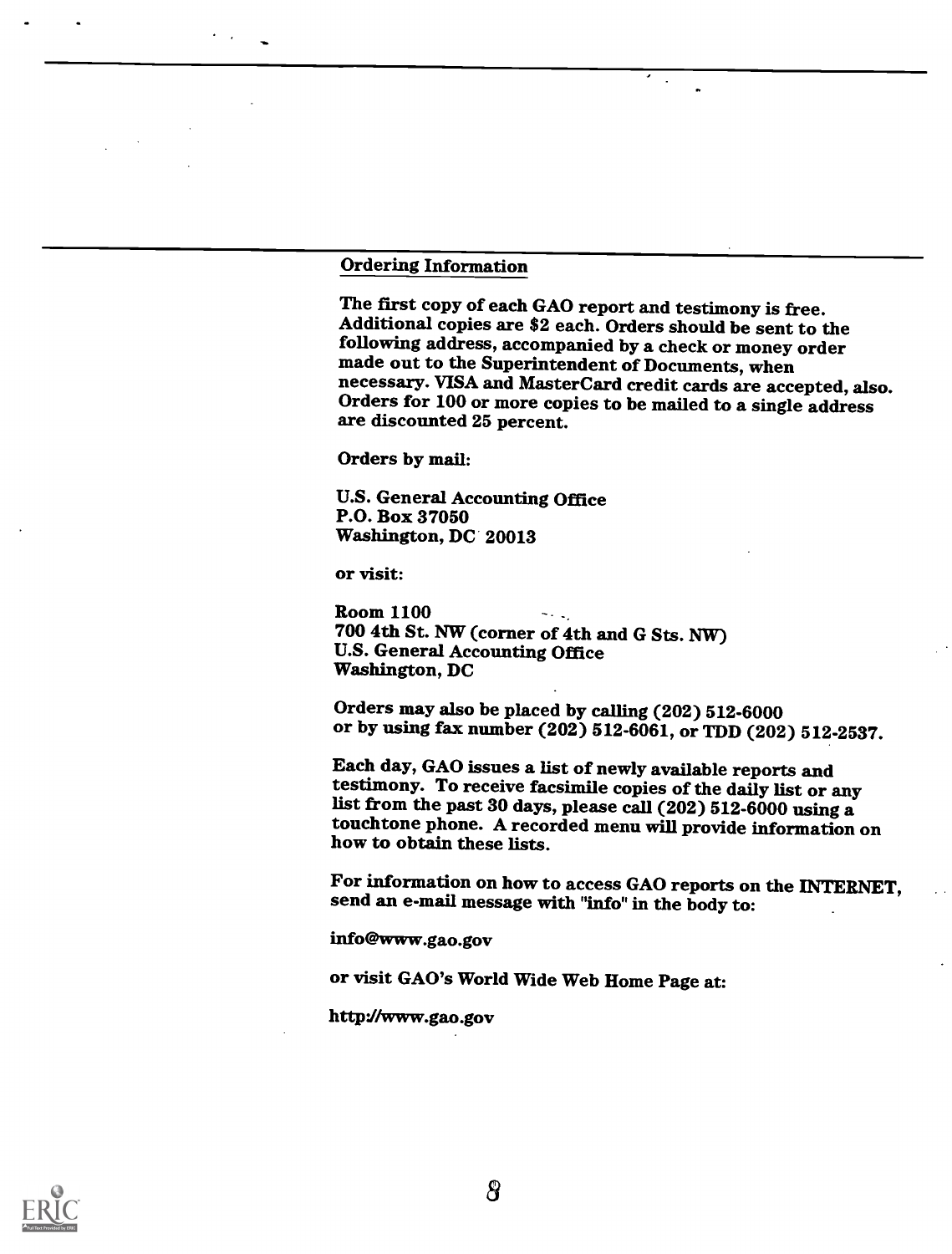United States General Accounting Office Washington, D.C. 20548-0001

Official Business Penalty for Private Use \$300

Address Correction Requested

Bulk Rate Postage & Fees Paid GAO Permit No. G100

 $\ddot{\phantom{1}}$ 

 $\ddot{\phantom{0}}$ 



 $\overline{\phantom{a}}$  .